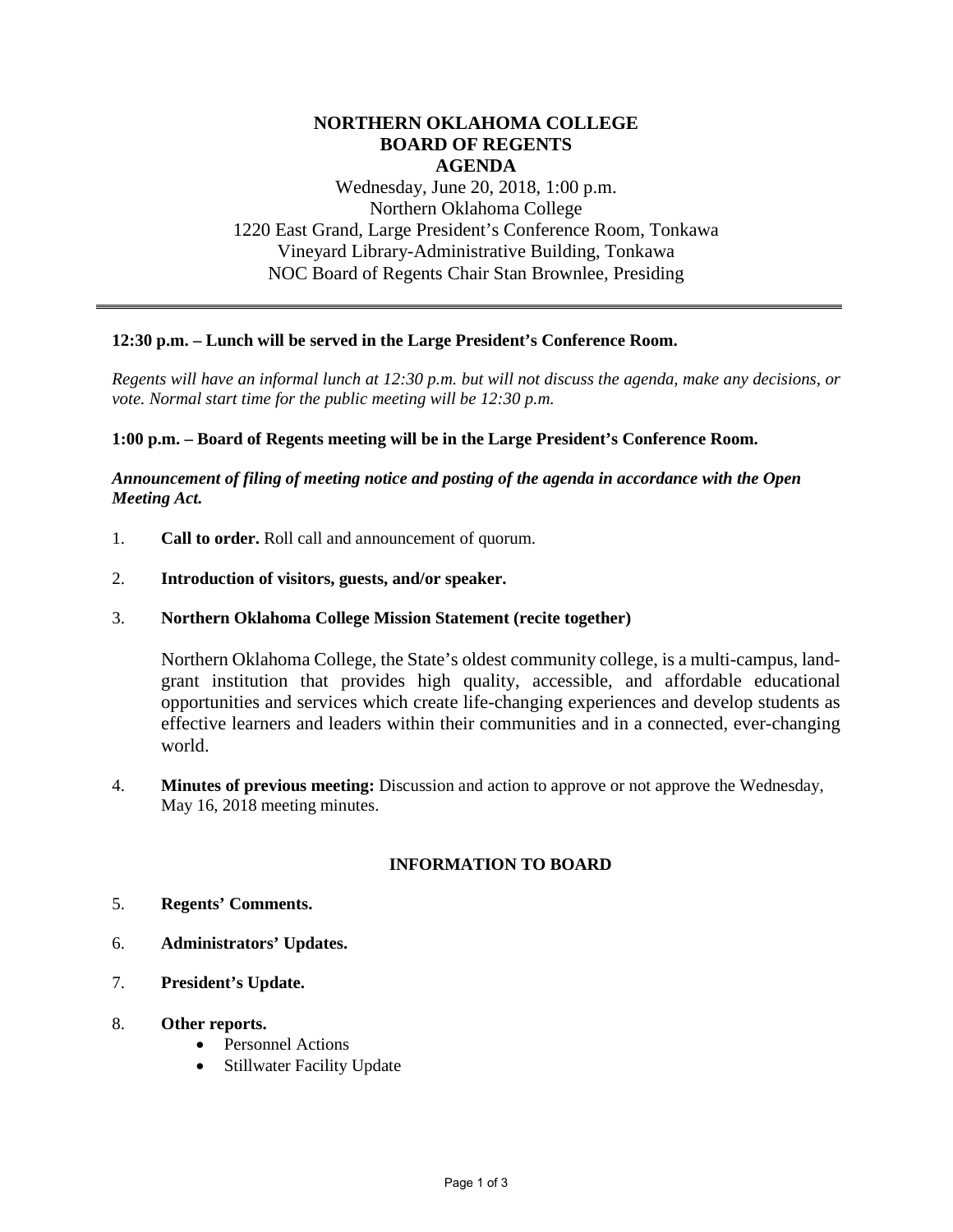- 9. **The New Criteria for Accreditation.** Higher Learning Commission
- 10. **Strategic Plan Quarterly Update Report.**
- 11. **Updated Organizational Chart.**

### **BOARD ACTION**

#### **Discussion and action to approve or not approve the following:**

- 12. **Exchange for Services Agreement.** Consider approval of exchange for services agreement between Northern Oklahoma College and Northern Oklahoma College Foundation, Inc.
- 13. **Resource Agreement to Support Development Activities.** Consider approval of written agreement with Northern Oklahoma College Foundation, Inc. Board to allocate resources to support development activities.
	- a**.** Friend-Raising/Fundraising Support Fund
	- b. Community and Stakeholder Relations Support Fund
- 14. **Group One Trustee(s) of the Northern Oklahoma College Foundation, Inc.** Consider approval to designate a member (s) of the Northern Oklahoma College Board of Regents as a Group One Trustee of the Northern Oklahoma College Foundation, Inc. Board.
- 15. **Group Three Trustee(s) of Northern Oklahoma College Foundation, Inc.** Consider approval of recommended slate of Group Three Trustee(s) to the Northern Oklahoma College Foundation Board.
- 16. **2018 2019 Catalog.** Consider approval of the 2018 2019 Catalog.
- 17. **Tenure Request.** Consider approval of tenure request.
- 18. **Tuition and Mandatory Fees Increases for FY2019.** Consider approval of Tuition and Mandatory Fees increase for FY2019.
- 19. **Academic Services Fee Increases for FY2019.** Consider approval of Academic Services Fees increases for FY2019.
- 20. **Institutional Budget for FY2019.** Consider approval of the Institutional Budget for FY2019.
- 21. **Campus Master Plan.** Consider approval of the Campus Master Plan FY2019-FY2026.
- 22. **Monthly Financial Report.** Consider approval of the monthly financial report.
- 23. **Monthly Purchases**. Consider approval of monthly purchases.
- 24. **Monthly Allocation Request.** Consider approval of the monthly allocation request for various projects.
- 25. **Election of NOC Board of Regents Officers.** Vote to elect officers of the Northern Oklahoma College Board of Regents.